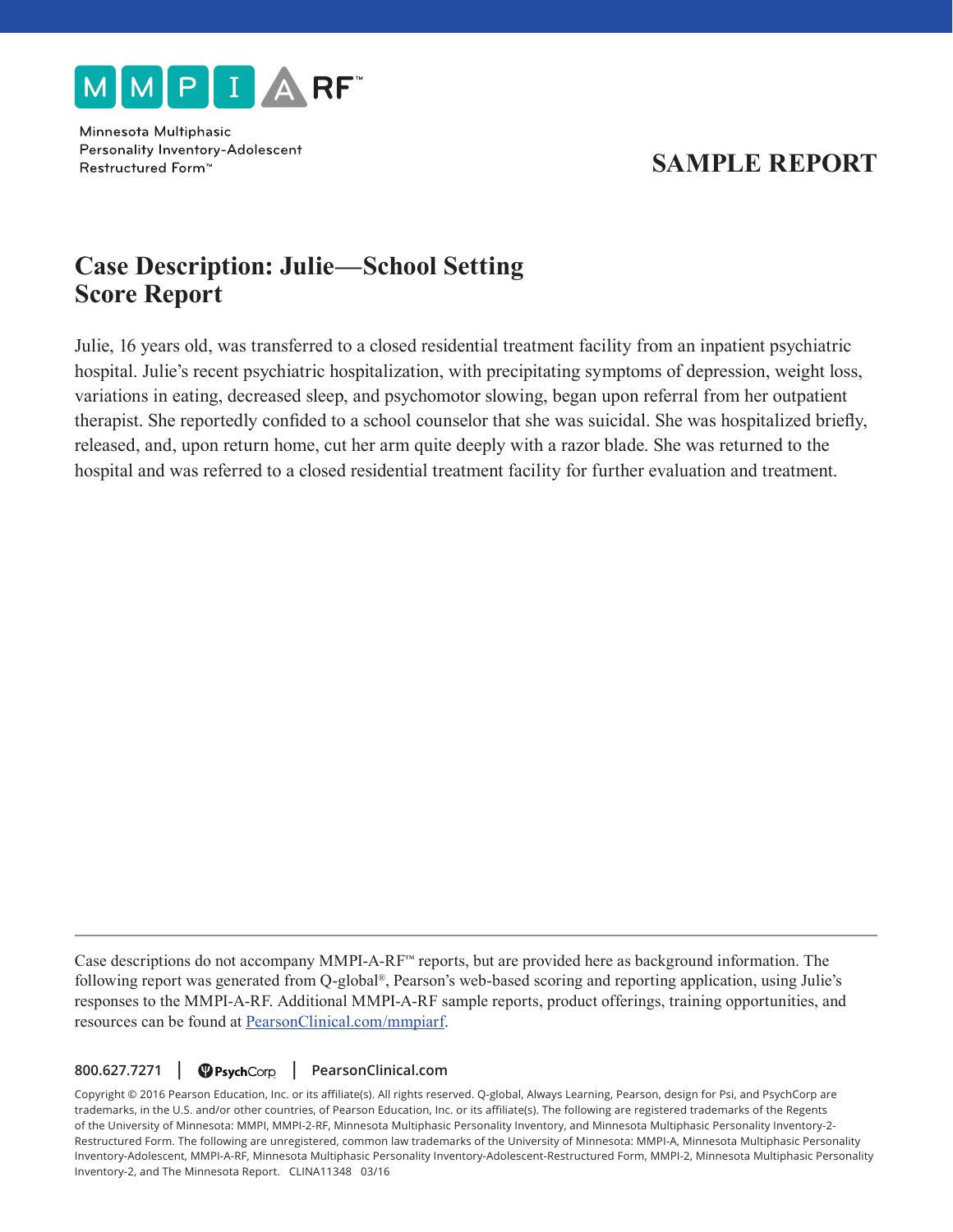

Minnesota Multiphasic Personality Inventory-Adolescent Restructured Form<sup>™</sup>

### **Score Report**

### MMPI-A-RF™

Minnesota Multiphasic Personality Inventory-Adolescent-Restructured Form™ *Robert P. Archer, PhD, Richard W. Handel, PhD, Yossef S. Ben-Porath, PhD, & Auke Tellegen, PhD*

| Name:               | Julie        |
|---------------------|--------------|
| ID Number:          | 000001428    |
| Age:                | 16           |
| Gender:             | Female       |
| Years of Education: | Not reported |
| Date Assessed:      | 08/03/2015   |

Copyright © 2016 by the Regents of the University of Minnesota. All rights reserved.

Distributed exclusively under license from the University of Minnesota by NCS Pearson, Inc. Portions reproduced from the MMPI-A-RF test booklet. Copyright © 2016 by the Regents of the University of Minnesota. All rights reserved. Portions excerpted from the *MMPI-A-RF Administration, Scoring, Interpretation, and Technical Manual*. Copyright © 2016 by the Regents of the University of Minnesota. All rights reserved. Used by permission of the University of Minnesota Press.

**MMPI-A-RF,** the **MMPI-A-RF logo,** and **Minnesota Multiphasic Personality Inventory-Adolescent-Restructured Form** are trademarks of the University of Minnesota. **Pearson** is a trademark in the U.S. and/or other countries of Pearson Education, Inc., or its affiliate(s).

#### **TRADE SECRET INFORMATION**

Not for release under HIPAA or other data disclosure laws that exempt trade secrets from disclosure.

[ 1.0 / 17 / 3.3 ]



ALWAYS LEARNING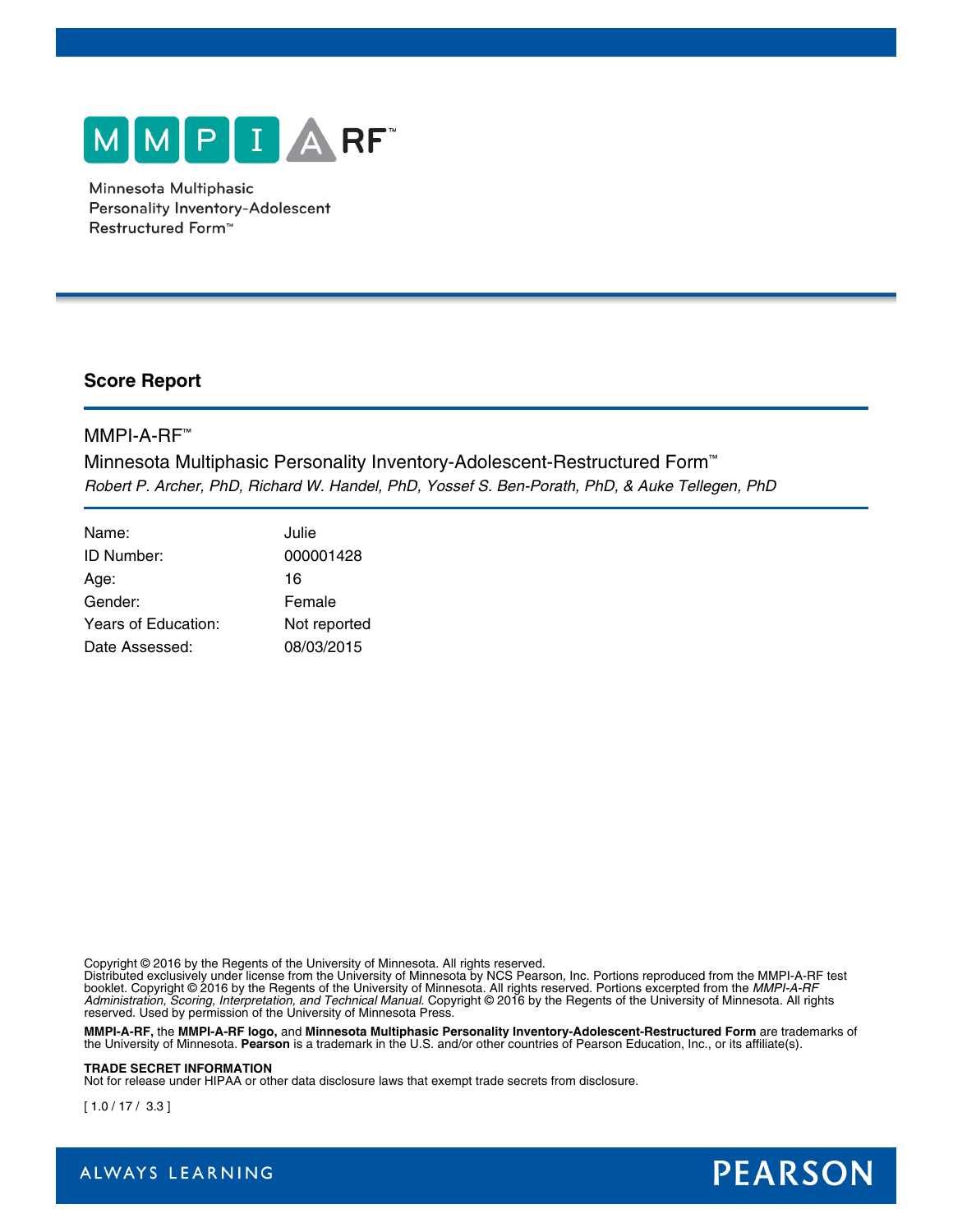

## **MMPI-A-RF Validity Scales**

The highest and lowest T scores possible on each scale are indicated by a "---"; MMPI-A-RF T scores are non-gendered.

VRIN-r Variable Response Inconsistency

F-r Infrequent Responses

TRIN-r True Response Inconsistency

L-r Uncommon Virtues

CRIN Combined Response Inconsistency K-r Adjustment Validity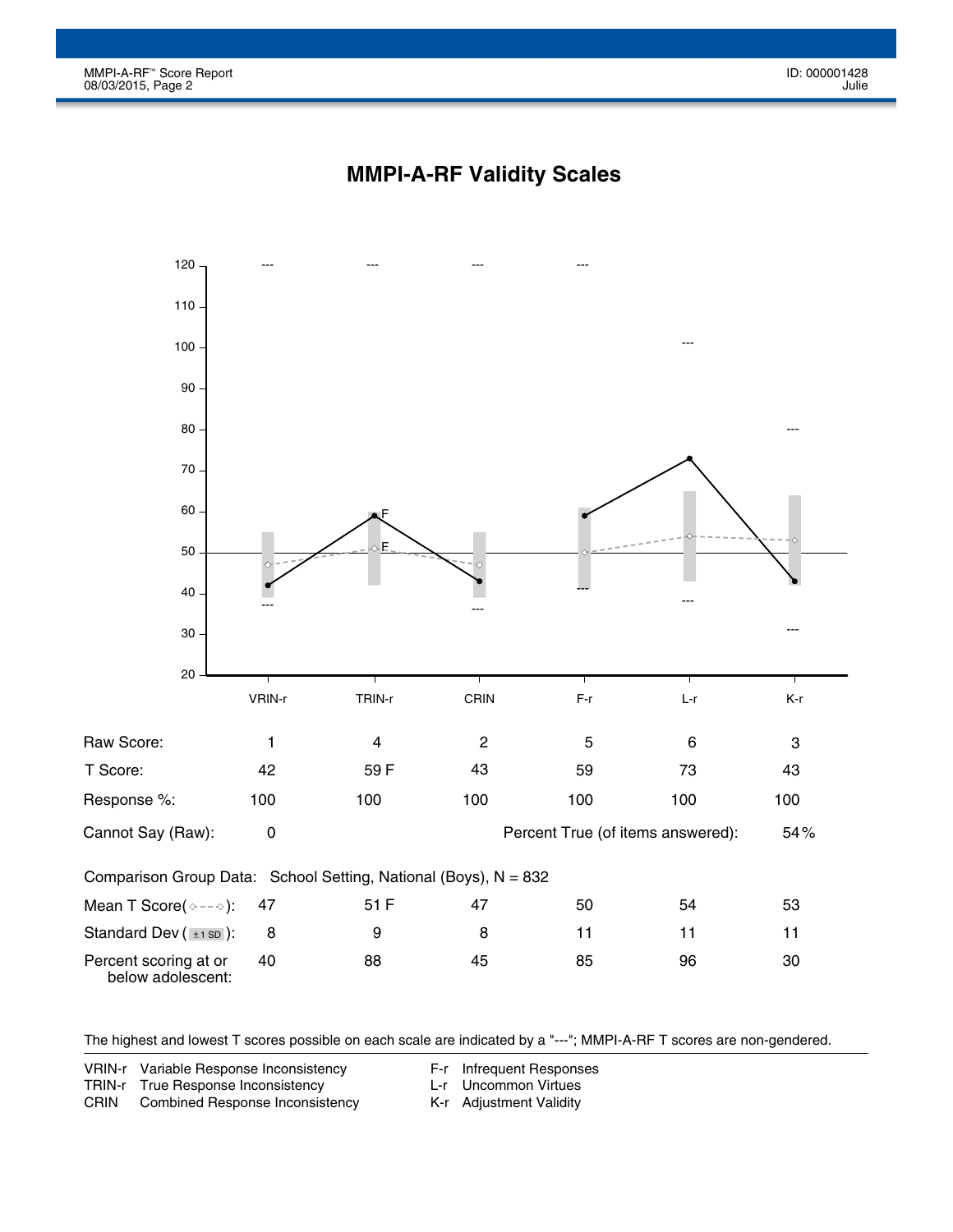



The highest and lowest T scores possible on each scale are indicated by a "---"; MMPI-A-RF T scores are non-gendered.

EID Emotional/Internalizing Dysfunction

RCd Demoralization

THD Thought Dysfunction BXD Behavioral/Externalizing Dysfunction RC1 Somatic Complaints

RC2 Low Positive Emotions

RC3 Cynicism

RC4 Antisocial Behavior

RC6 Ideas of Persecution

RC7 Dysfunctional Negative Emotions

RC8 Aberrant Experiences

RC9 Hypomanic Activation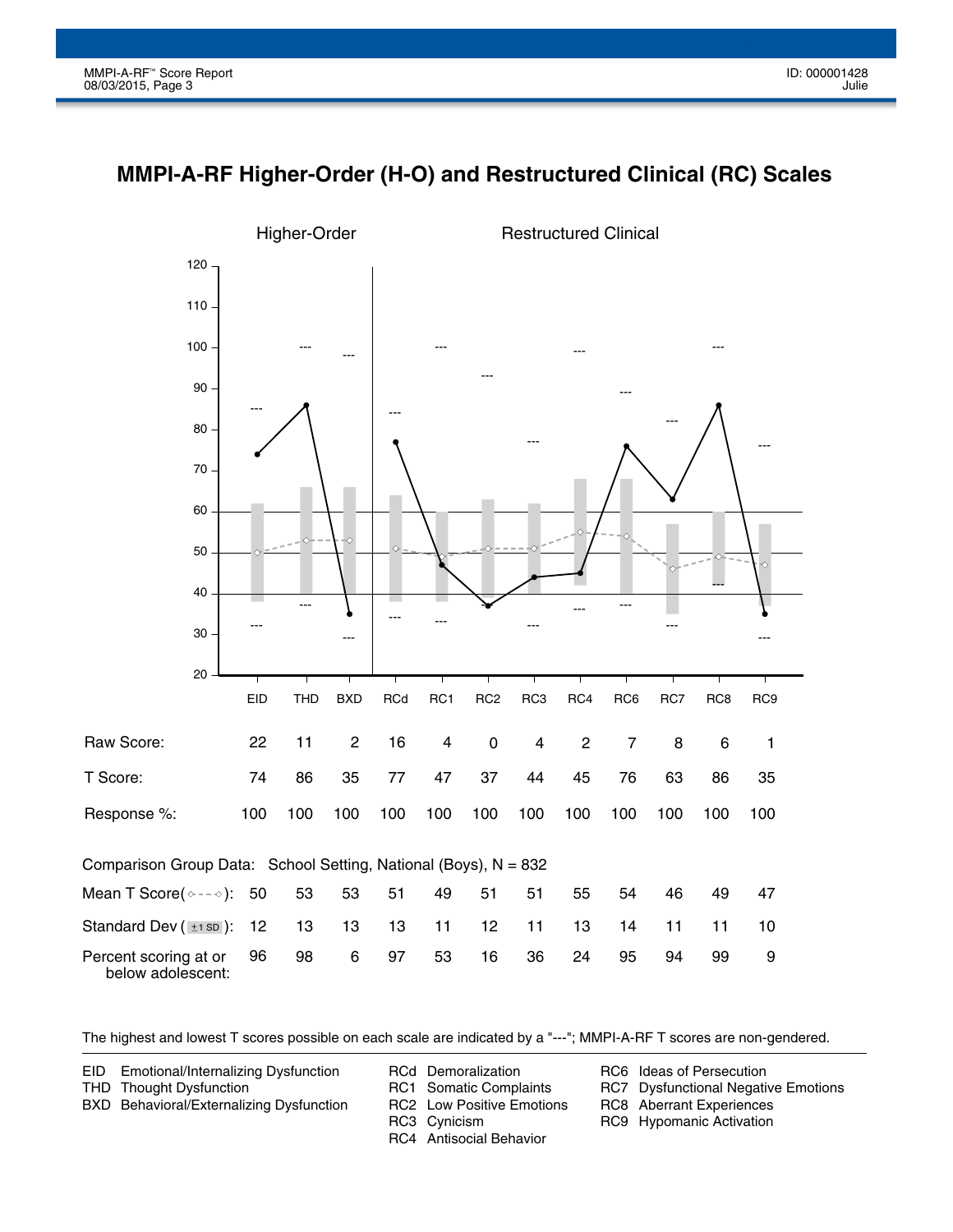



The highest and lowest T scores possible on each scale are indicated by a "---"; MMPI-A-RF T scores are non-gendered.

| MLS | Malaise                         | HLP Helplessness/Hopelessness | AXY Anxiety                           |
|-----|---------------------------------|-------------------------------|---------------------------------------|
|     | GIC Gastrointestinal Complaints | SFD Self-Doubt                | ANP Anger Proneness                   |
|     | <b>HPC</b> Head Pain Complaints | NFC Inefficacy                | <b>BRF</b> Behavior-Restricting Fears |
|     | NUC Neurological Complaints     | OCS Obsessions/Compulsions    | <b>SPF</b> Specific Fears             |
|     | COG Cognitive Complaints        | STW Stress/Worry              |                                       |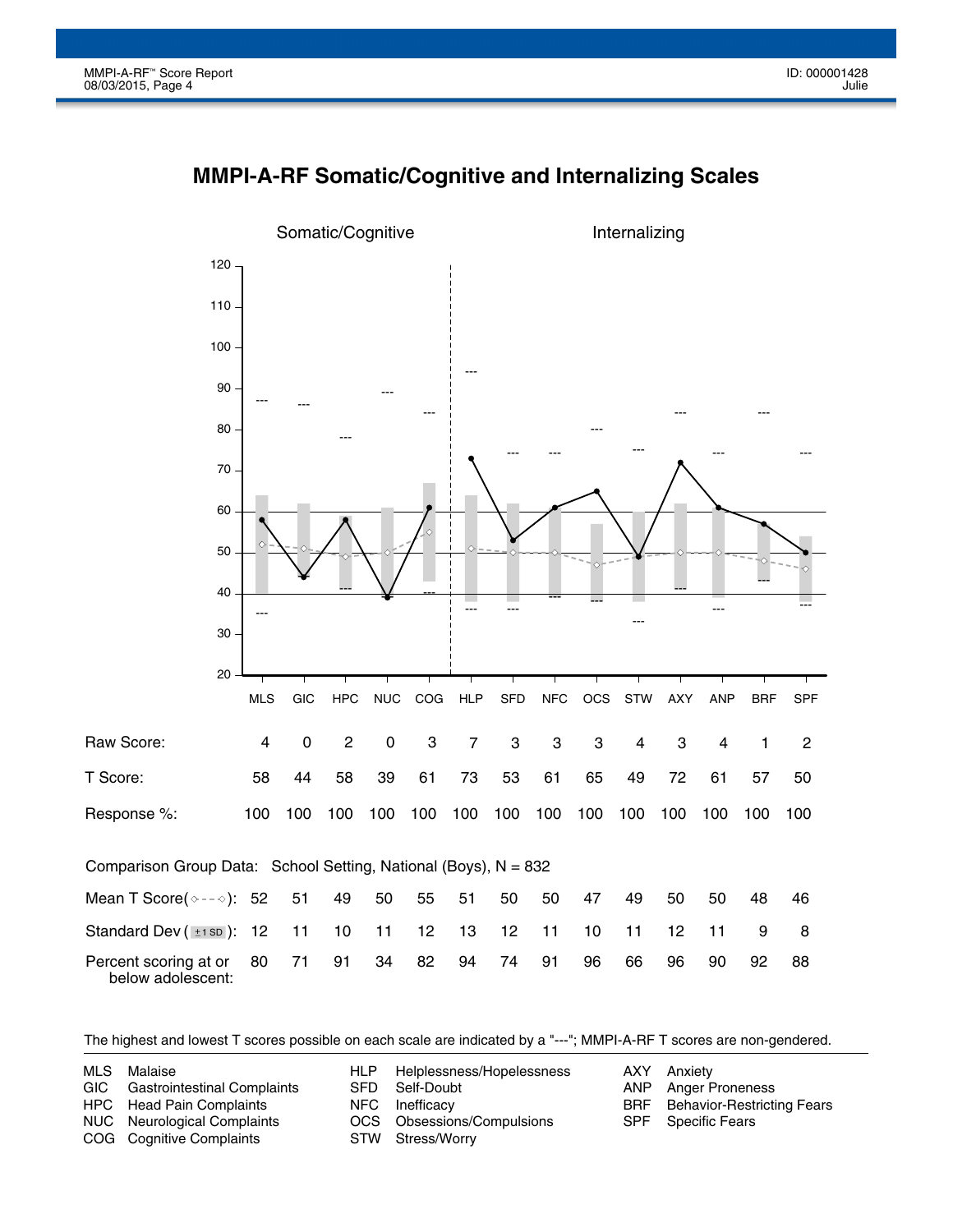

# **MMPI-A-RF Externalizing and Interpersonal Scales**

The highest and lowest T scores possible on each scale are indicated by a "---"; MMPI-A-RF T scores are non-gendered.

FML IPP SAV SHY DSF Family Problems Interpersonal Passivity Social Avoidance Shyness Disaffiliativeness NSA ASA CNP SUB NPI AGG Aggression Negative School Attitudes Antisocial Attitudes Conduct Problems Substance Abuse Negative Peer Influence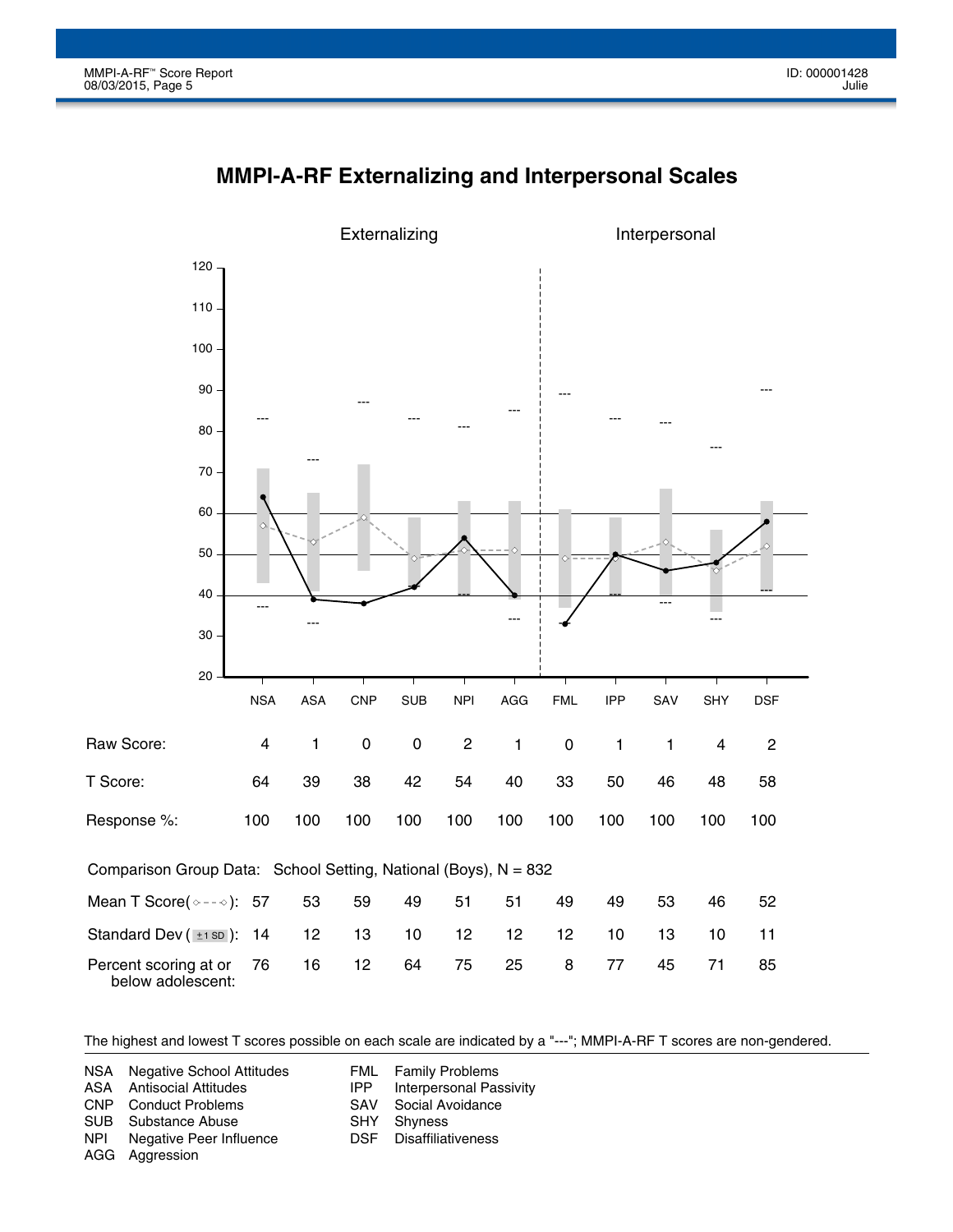

**MMPI-A-RF Personality Psychopathology Five (PSY-5) Scales**

The highest and lowest T scores possible on each scale are indicated by a "---"; MMPI-A-RF T scores are non-gendered.

AGGR-r Aggressiveness-Revised

PSYC-r Psychoticism-Revised

DISC-r Disconstraint-Revised

NEGE-r Negative Emotionality/Neuroticism-Revised

INTR-r Introversion/Low Positive Emotionality-Revised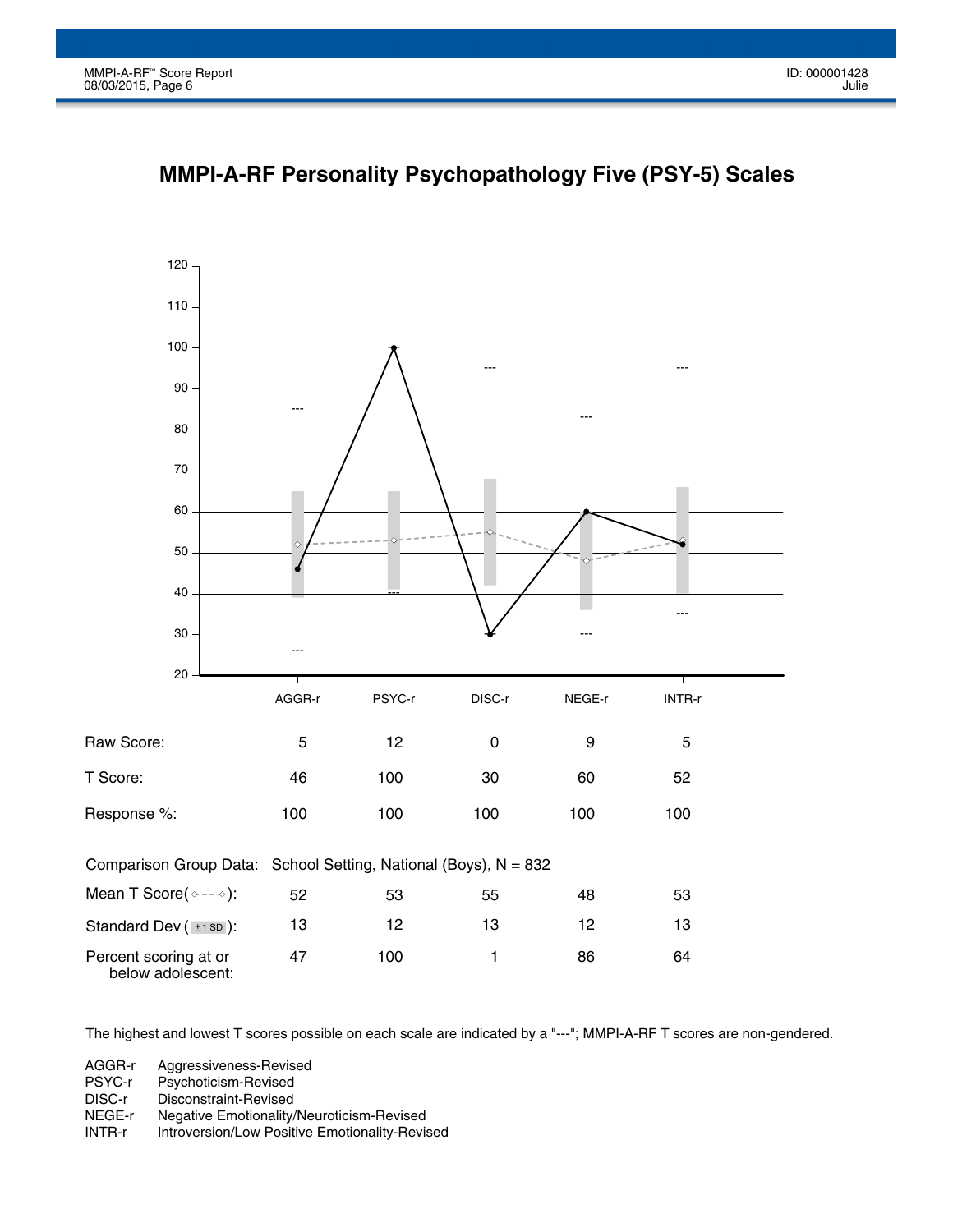# **MMPI-A-RF T SCORES (BY DOMAIN)**

#### **PROTOCOL VALIDITY**

| <b>Content Non-Responsiveness</b> |            | $\boldsymbol{0}$                 | 42                                  | 59F        | 43                    |            |            |            |          |
|-----------------------------------|------------|----------------------------------|-------------------------------------|------------|-----------------------|------------|------------|------------|----------|
|                                   |            | <b>CNS</b>                       | VRIN-r                              | TRIN-r     | <b>CRIN</b>           |            |            |            |          |
| Over-Reporting                    |            | 59                               |                                     |            |                       |            |            |            |          |
|                                   |            | $\overline{\mathbf{F}\text{-r}}$ |                                     |            |                       |            |            |            |          |
| <b>Under-Reporting</b>            |            | 73                               | 43                                  |            |                       |            |            |            |          |
|                                   |            | $L-r$                            | $K-r$                               |            |                       |            |            |            |          |
| <b>SUBSTANTIVE SCALES</b>         |            |                                  |                                     |            |                       |            |            |            |          |
| Somatic/Cognitive Dysfunction     |            | 47                               | 58                                  | 44         | 58                    | 39         | 61         |            |          |
|                                   |            | RC1                              | <b>MLS</b>                          | <b>GIC</b> | ${\rm HPC}$           | $\rm NUC$  | COG        |            |          |
| <b>Emotional Dysfunction</b>      | $74\,$     | $77\,$                           | 73                                  | 53         | 61                    |            |            |            |          |
|                                   | <b>EID</b> | RCd                              | <b>HLP</b>                          | <b>SFD</b> | NFC                   |            |            |            |          |
|                                   |            | 37                               | 52                                  |            |                       |            |            |            |          |
|                                   |            | RC2                              | $\ensuremath{\text{INTR-}r}\xspace$ |            |                       |            |            |            |          |
|                                   |            | 63                               | 65                                  | 49         | $72\,$                | 61         | 57         | 50         | 60       |
|                                   |            | RC7                              | $\overline{OCS}$                    | <b>STW</b> | <b>AXY</b>            | ANP        | $\rm{BRF}$ | <b>SPF</b> | $NEGE-r$ |
| Thought Dysfunction               | 86         | 76                               |                                     |            |                       |            |            |            |          |
|                                   | THD        | RC <sub>6</sub>                  |                                     |            |                       |            |            |            |          |
|                                   |            | 86                               |                                     |            |                       |            |            |            |          |
|                                   |            | RC8                              |                                     |            |                       |            |            |            |          |
|                                   |            | 100                              |                                     |            |                       |            |            |            |          |
|                                   |            | PSYC-r                           |                                     |            |                       |            |            |            |          |
| <b>Behavioral Dysfunction</b>     | 35         | 45                               | 64                                  | 39         | 38                    | 42         | 54         |            |          |
|                                   | <b>BXD</b> | RC4                              | <b>NSA</b>                          | <b>ASA</b> | <b>CNP</b>            | $\rm SUB$  | <b>NPI</b> |            |          |
|                                   |            | 35                               | $40\,$                              | 46         | 30                    |            |            |            |          |
|                                   |            | RC9                              | AGG                                 | $AGGR-r$   | ${\rm DISC\text{-}r}$ |            |            |            |          |
| <b>Interpersonal Functioning</b>  |            | 33                               | 44                                  | 50         | 46                    | 48         | 58         |            |          |
|                                   |            | ${\rm FML}$                      | RC3                                 | IPP        | SAV                   | <b>SHY</b> | <b>DSF</b> |            |          |
|                                   |            |                                  |                                     |            |                       |            |            |            |          |

*Note.* This information is provided to facilitate interpretation following the recommended structure for MMPI-A-RF interpretation in Chapter 7 of the *MMPI-A-RF Administration, Scoring, Interpretation, and Technical Manual, which provides details in the text and an outline in Table 7-1.*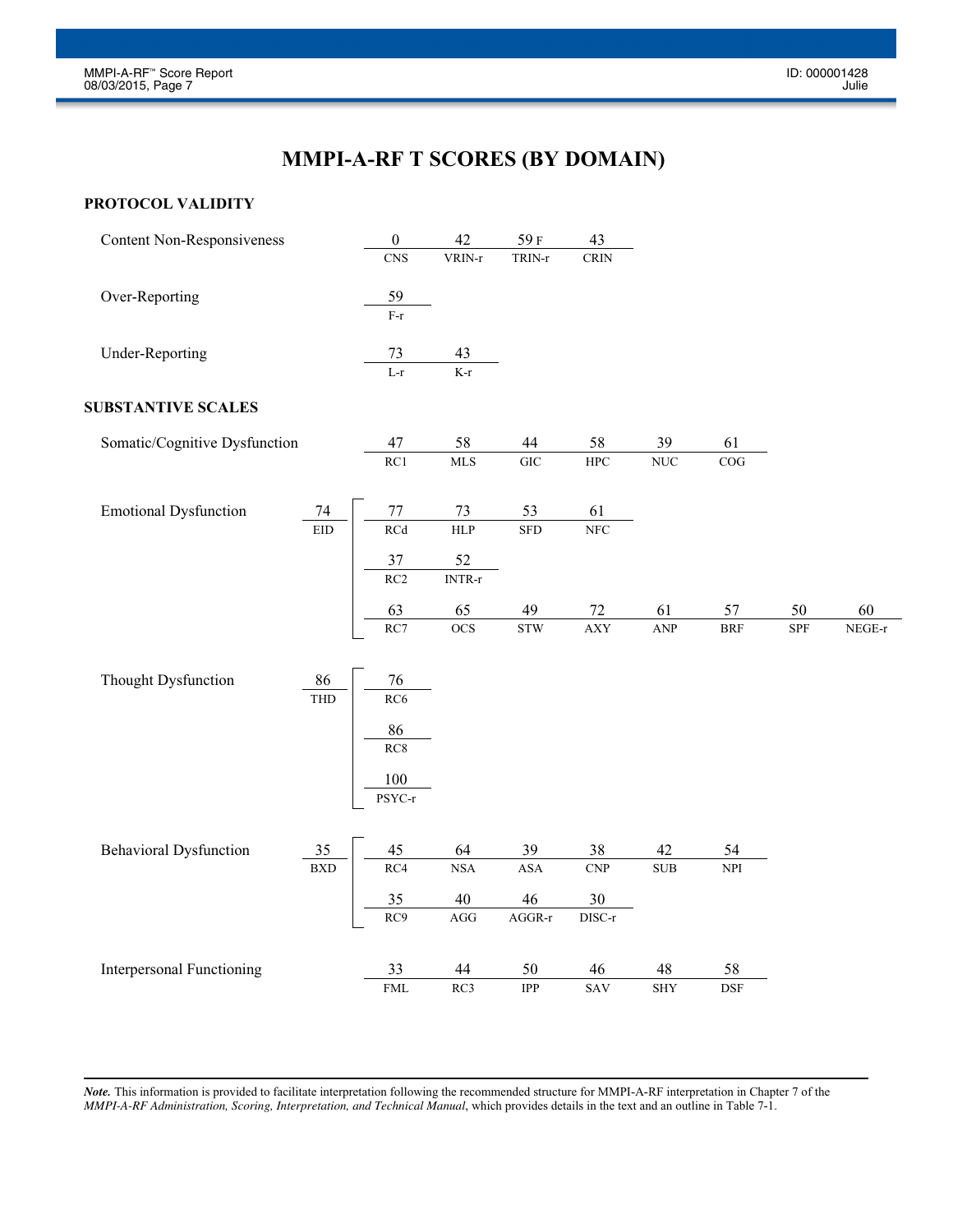## **ITEM-LEVEL INFORMATION**

#### **Unscorable Responses**

The adolescent produced scorable responses to all the MMPI-A-RF items.

#### **Critical Responses**

*Six MMPI-A-RF scales--Helplessness/Hopelessness (HLP), Anxiety (AXY), Ideas of Persecution (RC6), Aberrant Experiences (RC8), Substance Abuse (SUB), and Aggression (AGG)--have been designated by the test authors as having critical item content that may require immediate attention and follow-up. Items answered by the adolescent in the keyed direction (True or False) on a critical scale are listed below if her T score on that scale is 60 or higher. The percentage of the MMPI-A-RF normative sample (NS) and of the School Setting, National (Boys) comparison group (CG) that answered each item in the keyed direction are provided in parentheses following the item content.*

#### Helplessness/Hopelessness (HLP, T Score = 73)

60. Item Content Omitted. (True; NS 39.9%, CG 28.8%) 119. Item Content Omitted. (True; NS 17.0%, CG 19.6%) 121. Item Content Omitted. (True; NS 36.3%, CG 44.0%) 162. Item Content Omitted. (True; NS 22.7%, CG 25.0%) 194. Item Content Omitted. (True; NS 15.5%, CG 8.8%) 228. Item Content Omitted. (True; NS 35.6%, CG 37.4%)

239. Item Content Omitted. (True; NS 40.9%, CG 50.2%)

#### Anxiety  $(AXY, T \text{ Score} = 72)$

| 71. Item Content Omitted. (True; NS $26.6\%$ , CG $28.8\%$ ) |  |
|--------------------------------------------------------------|--|
| 153. Item Content Omitted. (True; NS 36.4%, CG 33.9%)        |  |
| 209. Item Content Omitted. (True: NS 16.3%, CG 20.6%)        |  |

#### Ideas of Persecution (RC6, T Score = 76)

- 37. Item Content Omitted. (True; NS 19.1%, CG 34.9%)
- 45. Item Content Omitted. (True; NS 28.8%, CG 36.8%)
- 76. Item Content Omitted. (False; NS 28.0%, CG 37.3%)
- 92. Item Content Omitted. (True; NS 44.1%, CG 42.3%)
- 134. Item Content Omitted. (True; NS 9.6%, CG 17.9%)
- 164. Item Content Omitted. (True; NS 10.1%, CG 24.4%)
- 199. Item Content Omitted. (True; NS 47.2%, CG 52.0%)



Special Note: The content of the test items is included in the actual reports. To protect the integrity of the test, the item content does not appear in this sample report.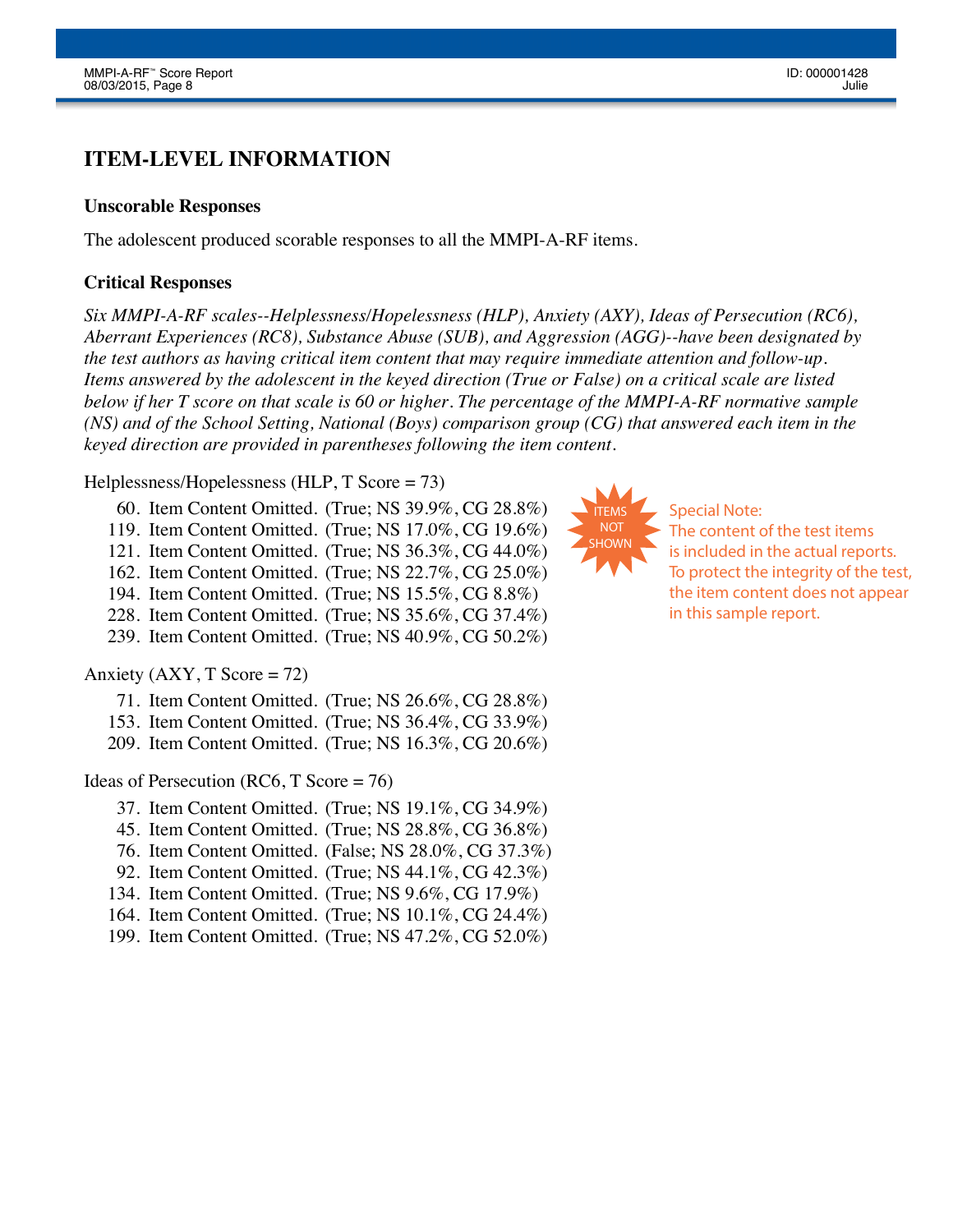Aberrant Experiences (RC8, T Score = 86)

|                                                     | 68. Item Content Omitted. (True; NS $10.1\%$ , CG $4.9\%$ ) |
|-----------------------------------------------------|-------------------------------------------------------------|
|                                                     | 108. Item Content Omitted. (True; NS 12.0%, CG 14.7%)       |
| 142. Item Content Omitted. (True; NS 8.9%, CG 5.0%) |                                                             |
|                                                     | 168. Item Content Omitted. (True; NS 16.6%, CG 13.6%)       |
|                                                     | 204. Item Content Omitted. (True; NS 13.7%, CG 15.0%)       |
|                                                     | 222. Item Content Omitted. (True; NS 16.6%, CG 12.4%)       |
|                                                     |                                                             |

#### **Critical Items (Forbey & Ben-Porath)**

*The MMPI-A-RF contains a number of items whose content may indicate the presence of psychological problems when endorsed in the deviant direction. These "critical items" are adopted from the ones designated by Forbey and Ben-Porath for the MMPI-A (for details, see Forbey, J.D., & Ben-Porath, Y.S. [1998]* A critical item set for the MMPI-A. *Minneapolis, MN: University of Minnesota Press). Responses to critical items may provide an additional source of hypotheses about the adolescent; however, they should be used with caution because single item responses are unreliable. The percentage of the MMPI-A-RF normative sample (NS) and of the School Setting, National (Boys) comparison group (CG) that answered each item in the keyed direction are provided in parentheses following the item content.*

#### Anxiety

170. Item Content Omitted. (True; NS 12.4%, CG 23.9%) 209. Item Content Omitted. (True; NS 16.3%, CG 20.6%)

Depression/Suicidal Ideation

|                                                                                | 30. Item Content Omitted. (False; NS 15.7%, CG 23.6%) |
|--------------------------------------------------------------------------------|-------------------------------------------------------|
|                                                                                | 46. Item Content Omitted. (True; NS 30.3%, CG 19.1%)  |
|                                                                                | 69. Item Content Omitted. (True; NS 20.1%, CG 25.2%)  |
|                                                                                | 74. Item Content Omitted. (True; NS 11.5%, CG 27.5%)  |
|                                                                                | 119. Item Content Omitted. (True; NS 17.0%, CG 19.6%) |
|                                                                                | 155. Item Content Omitted. (True; NS 15.8%, CG 12.3%) |
|                                                                                | 200. Item Content Omitted. (True; NS 17.9%, CG 20.2%) |
|                                                                                |                                                       |
| $\mathbf{L} = \mathbf{D} \cup \mathbf{L} \mathbf{1}$ . The set of $\mathbf{L}$ |                                                       |

#### Eating Problems

205. Item Content Omitted. (True; NS 16.2%, CG 2.2%)

Hallucinatory Experiences

| 108. Item Content Omitted. (True; NS $12.0\%$ , CG $14.7\%$ ) |
|---------------------------------------------------------------|
| 168. Item Content Omitted. (True; NS 16.6%, CG 13.6%)         |
| 222. Item Content Omitted. (True; NS $16.6\%$ , CG $12.4\%$ ) |